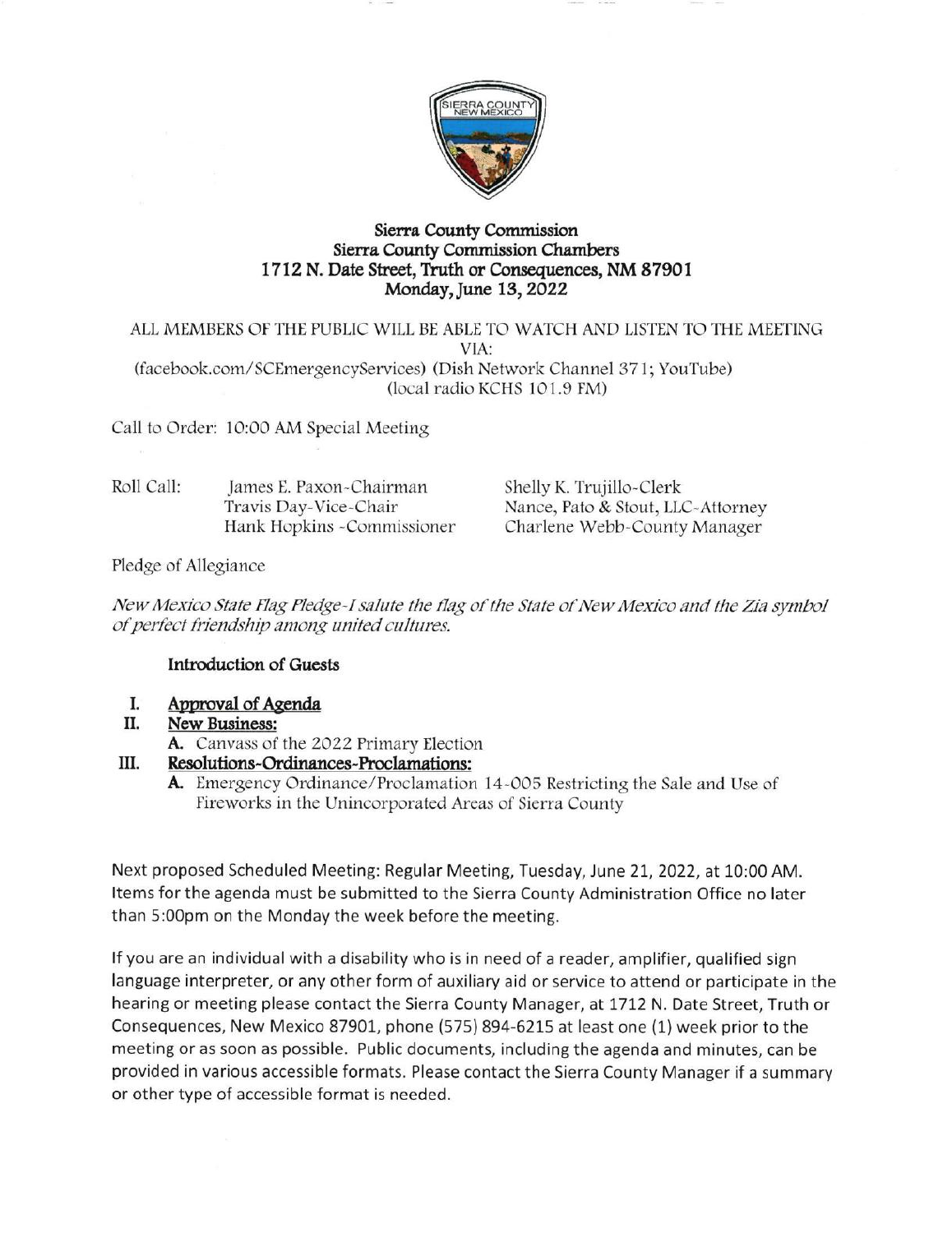

#### SIERRA CoUNTY **EMERGENCY ORDINANCE/ PROCLAMATION 2014-005** RESTRICTING THE SALE AND USE oF FIREWoRKS IN THE UNINCORPORATED AREAS OF SIERRA COUNTY

WHEREAS, NMSA 1978, Section 3-18-l (1972) provides that municipalities, and also counties pursuant to NMSA 1978, Section 4-37-l (1995), have the power to "protect generally the property of its municipality and its inhabitants" and to "preserve peace and order"; and,

WHEREAS, NMSA 1978, Section 4-37-1 et seq. provides that counties may adopt ordinances, not inconsistent with statutory or constitutional limitations placed on counties, to discharge those powers necessary and proper to provide for the safety, preserve the health, promote the prosperity and improve the morals, order, comfort and convenience of the county and its inhabitants; and,

WHEREAS, NMSA 1978, Section 4-37-7 (1975) eliminates the general ordinance publication requirement for ordinances "dealing with an emergency declared by the board of county commissioners to be an immediate danger to the public health, safety and welfare of the county;" and,

WHEREAS, NMSA 1978, Section 60-2c-8.1 (1999) provides that firework restrictions may only be implemented by the County's goveming body after a public hearing; and,

WHEREAS, NMSA 1978, Section 60-2c-8.1 (G)  $\&$  (H) (1999) states that "[t]he county goveming body's proclamation declaring an extreme or severe drought condition shall be issued no less than twenty days prior to a holiday for which fireworks may be sold" and that "[e]xcept as otherwise provided in this subsection, a proclamation shall be effective for thirty days, and the county goveming body may issue succeeding proclamations if extreme or severe drought conditions warrant;" and,

WHEREAS, New Mexico presently has the largest wildfire in the State's history raging in the northern part of the State; and,

WHEREAS, the danger of brush fires, grass fires, forest fires and structure fires is extremely high in the State of New Mexico and especially Sierra County and the surrounding jurisdictions; and,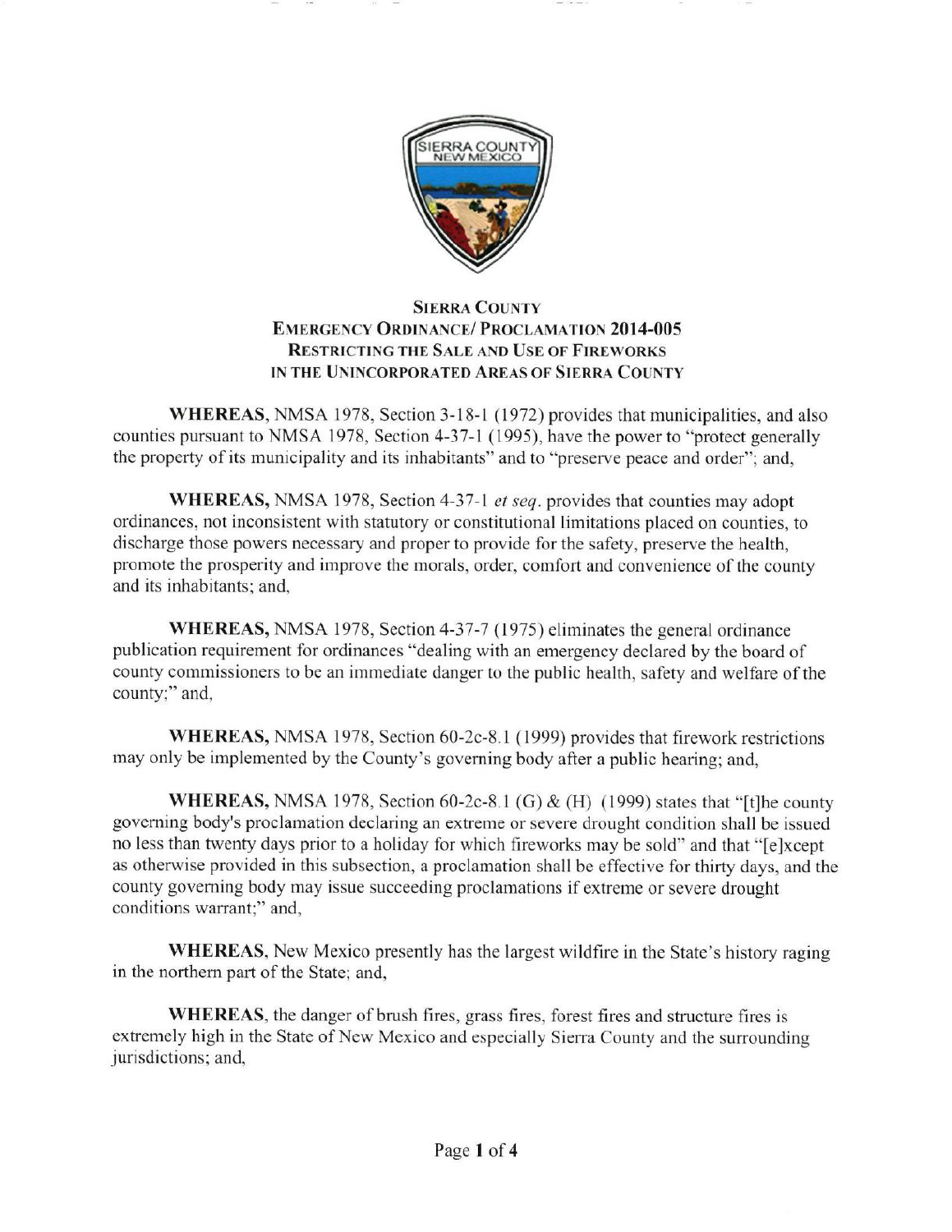WHEREAS, current conditions such as relative humidity, weather and fuel content and condition create an extremely high fire hazard in Sierra County; and,

WHEREAS, the probability of ignition of material and fire spread is extremely high in Sierra County; and,

WHEREAS, the Board of County Commissioners finds that restrictions should be imposed upon sale and use of fireworks within the unincorporated areas of Sierra County; and,

WHEREAS, the Board of County Commissioners finds that there exists an immediate danger to the public health, safety, and welfare of Sierra County; and,

WHEREAS, the findings of the Board are based on current drought indices published by the national weather service and other relevant information supplied by the United States forest service, the Fire Marshal and the State of New Mexico and the County Fire Chief.

## NOW THEREFORE, BE IT ORDAINED & PROCLAIMED BY THE BOARD OF COUNTY COMMISSIONERS, THAT:

Section 1. The Board of County Commissioners hereby declares that Sierra County is suffering from extremely or serious drought conditions and high fire hazards represent a significant immediately threat to the peace, safety, health and welfare of Sierra County.

Section 2. For purposes of this Proclamation, the word "fireworks" means any device intended to produce a visible or audible effect by combustion, deflagration or detonation. The term fireworks is used in this Ordinance/Proclamation includes but is not limited to the definition of the "fireworks" provided in NMSA 1978, Section 60-2C-2K (1999).

Section 3. Pursuant to NMSA 1978, Section  $60-2C-8.1$  (F)(2)(a)(1999), the Board of County Commissioners does hereby allow the sale but limits the use of cone fountains, crackling devices, cylindrical fountains, flitter sparklers, ground spinners, illuminating torches, toy smoke devices, wheels and mines fireworks within the unincorporated areas of Sierra County to areas that are paved or barren or that have a readily accessible source of water for use by the homeowner or the general public.

Section 4. Pursuant to NMSA 1978, Section  $60-2c-8.1$  (F)(1) (1999) the following types of fireworks are banned from sale and use within the unincorporated areas of Sierra County: sticktype rockets, helicopters & aerial spinners, missile-type rockets, ground audible devices, firecrackers & display fireworks.

Section 5. Pursuant to NMSA 1978, Section 60-2C-8.1 F (2) (b) (1999), the Board of County Commissioners gives itself the power to and does hereby ban the use of all fireworks within wild lands in its jurisdiction. ("Wildlands" means any lands covered wholly or in part by timber, brush or native grass).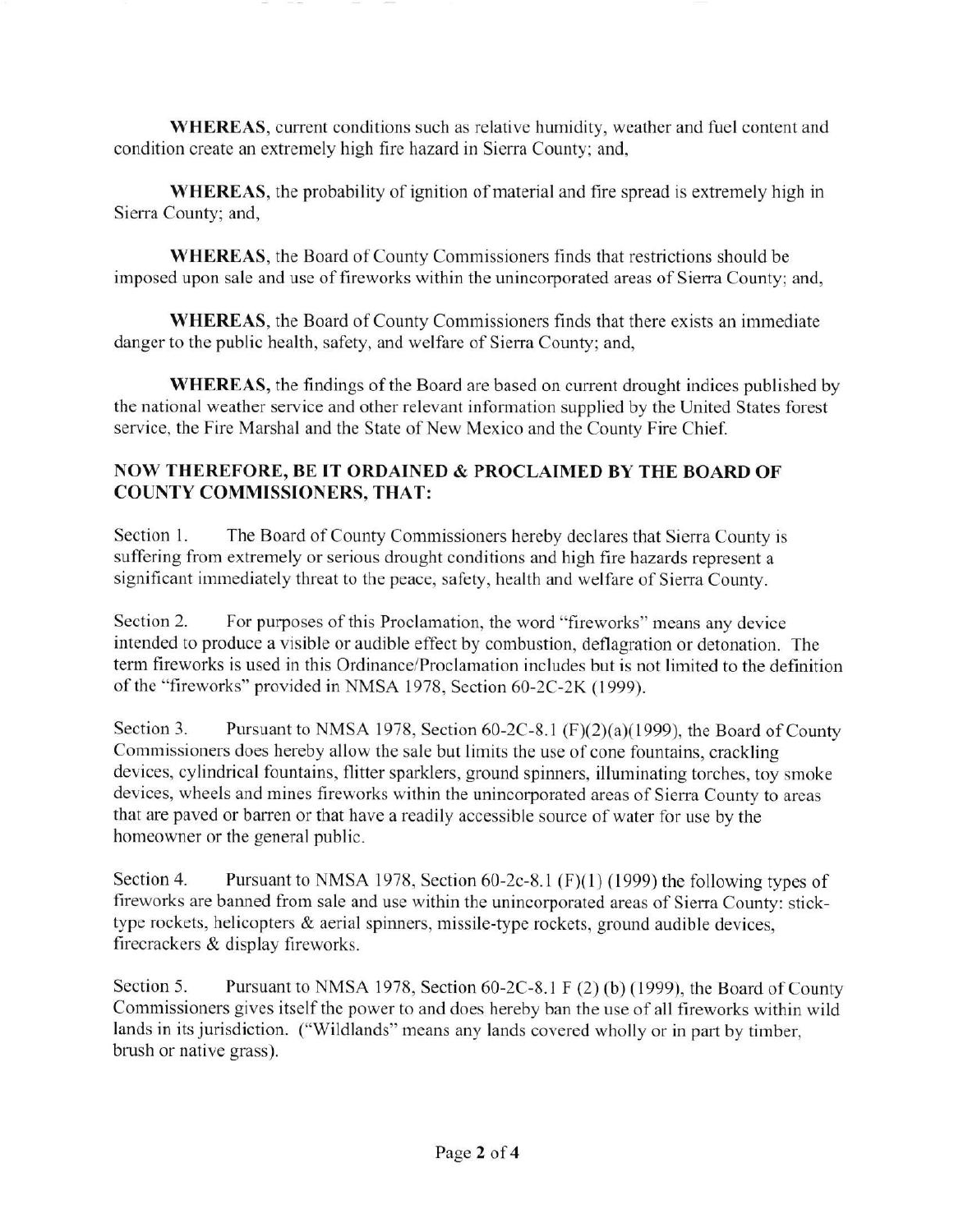Section 6. Except as permitted by this Ordinance/Proclamation, the sale and use of all other fireworks of any kind or description are bamed within the unincorporated areas of Sierra County.

## Section 7. EFFECTIVE DATE AND DURATION

Pursuant to NMSA 1978, Section 4-37-9  $(C)$  (1997), the Board of County Commissioners hereby declares it is necessary for the public peace, health, safety and welfare that this Ordinance/Proclamation take effect immediately after passage. This Ordinance/Proclamation shall be in effect for a 30 day period after the date of adoption. The Board of County Commissioners may review the existing drought and fire conditions at each of its subsequent monthly meetings during that period. If improving conditions warrant action, the Board of County Commissioners may terminate the Ordinance/Proclamation.

Section 8. ENFORCEMENT

The Sheriff's Department of Sierra County, the Sierra County Emergency Manager or his designee, and any other legally qualified law enforcement officer or any of their agents shall have the ability to enforce this Ordinance/Proclamation.

Section 9. PENALTIES

Any violation of this Ordinance/Proclamation shall be deemed a misdemeanor and punishable by a fine of not more than three hundred dollars (\$300) and/or up to 90 days in jail.

Section 10. SEVERABILITY

If any article, section, subsection, paragraph, sentence, clause, phrase, provision or portion of any article, section, subsection, paragraph, sentence, clause, phrase or provision in this Ordinance/Proclamation is, for any reason, held to be unconstitutional, invalid or void, the remaining portion shall not be affected since it is the express intention of the Sierra County Board of County Commissioners to pass such article, section, subsection, paragraph, sentence, clause, phrase or provision and every part thereof separately and independently from every other part.